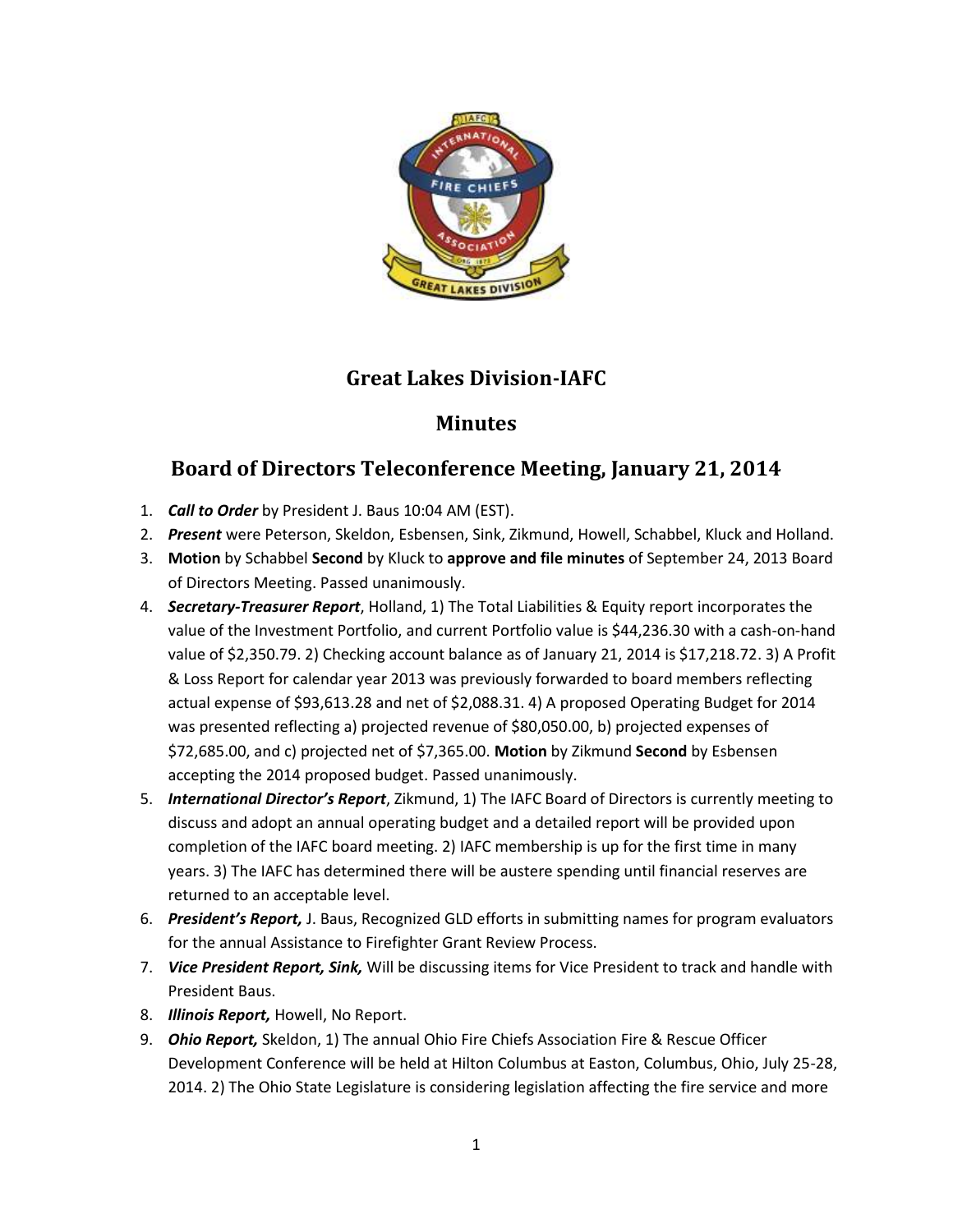information will be released as the Legislature moves forward. 3) A change in the OFCA Executive Director position will be occurring in the near future.

- 10. *Indiana Report,* Schabbel, 1) The new Indiana Fire Chiefs Association Executive Director is Dale Hansen. 2) The Indiana Legislative short session begins January 6, 2014 and the new Governor is watching legislation efforts closely.
- 11. *Michigan Report,* Peterson, 1) The Michigan Association of Fire Chiefs Winter Workshop will be held in Bay City, Michigan February 28-March 1, 2014 at the Double Tree Hotel. 2) Chief Bill Forbush has been installed as the new Michigan Association of Fire Chiefs President. 3) Public telephone companies are seeking legislation adoption allowing telephone company abandonment of telephone service in rural areas due to loss of revenue.
- 12. *Minnesota Report,* Esbensen, 1) Chief Bill Mund, St Cloud, MN, has been installed as President of Minnesota Fire Chiefs Association. 2) MFCA is working on increasing membership and has improved financial stability.
- 13. *Wisconsin Report,* Kluck*,* 1) Chief Matt Davies, Volk Field CRTC F.D., Camp Douglas, Wisconsin, has been installed as President of the Wisconsin Fire Chiefs Association. 2) The Wisconsin Fire Chiefs Annual Conference will be held at Hilton Milwaukee City Center, June 26-29, 2014. 3) Chief Tim Kluck Great Lakes Division Representative' term will expire June 29, 2014 and a new Director from Wisconsin will be appointed.
- 14. *Old Business,* 1) **Motion** Skeldon and **Second** by Sink for GLD Board of Directors endorsement of Rhoda Mae Kerr, Fire Chief Austin, Texas Fire department, as IAFC Second Vice president. Motion Passed Unanimously. 2) Discussion of membership vote process for endorsement of candidate for IAFC Second Vice President. An information presentation regarding online voting expense was made explaining cost being based on number of members casting votes; example(s): 20-200 members voting \$.77 per voter, 701-1000 members voting \$.65 per voter. The GLD presently has approximately 1,800 members. Online voting software is available through Elections Online provides online voting services and is the firm used by IAFC for elections online. Schabbel stated many members present at the 2013 Annual Membership Meeting in Chicago are confused about the process for endorsing an officer for an IAFC position.
- 15. *New Business,* 1) President Baus presented information concerning the Executive Director selection process and background information on each of the three candidates who responded to the Executive Director Request for Proposal. The Executive Director Selection Committee (J. Baus, T. Kluck, G. Esbensen, and N. Zikmund) is recommending the appointment of Linda Stone, Stone Productions, Farmington Hills, Michigan as GLD Executive Director. Motion Kluck Second by Skeldon to accept the recommendation of the Executive Director Selection Committee to appoint Linda Stone, Stone Productions, Executive Director for Great Lakes Division-IAFC. Motion passed unanimously. President Baus stated negotiations would continue until a final agreement is reached with Linda Stone. Motion by Kluck Second by Esbensen to accept Executive Director Job Description. Motion passed unanimously. 2) Discussion ensued regarding the Executive Director Services Agreement (EDSA) and it was agreed to alter the Northern Michigan Fire Chiefs Association Executive Services Agreement with changes to make it specific to the GLD. The EDSA effective dates are to be August 1, 2014-July 31, 2015 with an amendment authorizing part time employment of Linda Stone beginning April 1, 2014-July 31, 2014. 3)